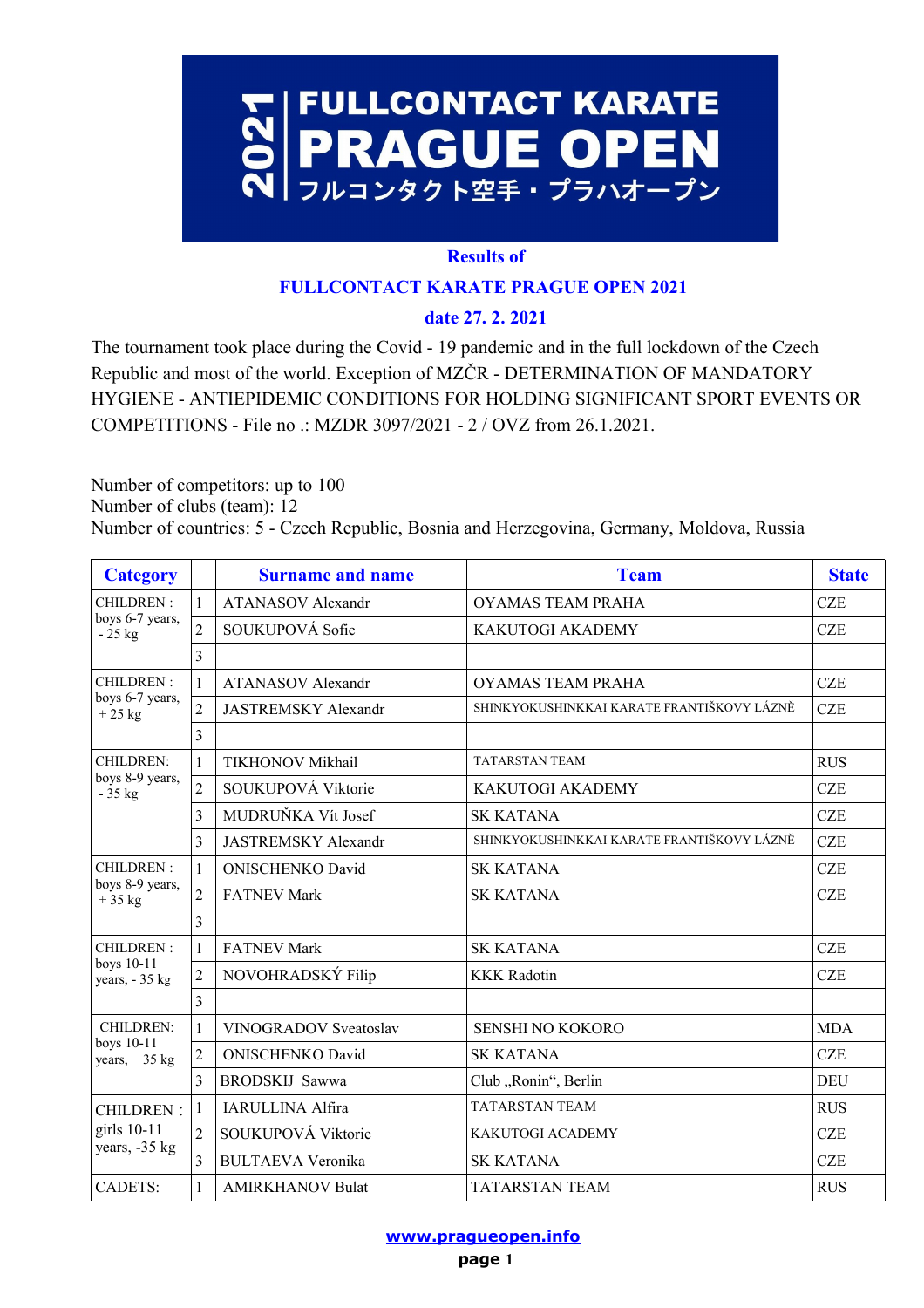# **NEULLCONTACT KARATE**<br> **NEAGUE OPEN**<br>
NEAGUE OPEN

| boys 12-13<br>years, $+55$ kg                                                                                          | 2              | <b>MAKAREVICH Fedor</b> | <b>SK KATANA</b>                           | <b>CZE</b> |
|------------------------------------------------------------------------------------------------------------------------|----------------|-------------------------|--------------------------------------------|------------|
|                                                                                                                        | $\overline{3}$ |                         |                                            |            |
| <b>CADETS:</b><br>girls 12-13<br>years, - 40 kg                                                                        | $\mathbf{1}$   | <b>IARULLINA Alfira</b> | <b>TATARSTAN TEAM</b>                      | <b>RUS</b> |
|                                                                                                                        | $\overline{2}$ | JIRUŠOVÁ Petra          | KAKUTOGI ACADEMY                           | <b>CZE</b> |
|                                                                                                                        | 3              |                         |                                            |            |
| <b>CADETS:</b>                                                                                                         | $\mathbf{1}$   | JURIŠOVÁ Klára          | KAKUTOGI ACADEMY                           | <b>CZE</b> |
| girls 14-15<br>years, -50 kg                                                                                           | $\overline{c}$ | JASTREMSKÁ Valentyna    | SHINKYOKUSHINKKAI KARATE FRANTIŠKOVY LÁZNĚ | <b>CZE</b> |
|                                                                                                                        | 3              |                         |                                            |            |
| <b>CADETS:</b><br>girls 14-15<br>years, $+55$ kg                                                                       | 1              | VINOGRADOVA Iuliana     | SENSHI NO KOKORO                           | <b>MDA</b> |
|                                                                                                                        | $\overline{c}$ | JURIŠOVÁ Klára          | KAKUTOGI AKADEMY                           | <b>CZE</b> |
|                                                                                                                        | 3              |                         |                                            |            |
| <b>JUNIORS:</b>                                                                                                        | 1              | RANKOVIĆ Mihailo        | Shinkyokushin club "TRB"                   | <b>BIH</b> |
| boys 15-16<br>years, - 65 kg                                                                                           | $\overline{2}$ | APATSIDIS Tobiáš        | Kyokushin Karate TJ Slovan Bohnice         | <b>CZE</b> |
|                                                                                                                        | 3              |                         |                                            |            |
| <b>JUNIORS:</b>                                                                                                        | 1              | PANFILOV Alexandr       | <b>TATARSTAN TEAM</b>                      | <b>RUS</b> |
| boys 16-17<br>years, - 70 kg                                                                                           | $\overline{2}$ | <b>BULTAEV Alex</b>     | <b>SK KATANA</b>                           | <b>CZE</b> |
|                                                                                                                        | $\overline{3}$ | APATSIDIS Tobiáš        | Kyokushin Karate TJ Slovan Bohnice         | <b>CZE</b> |
| <b>JUNIORS:</b>                                                                                                        | 1              | ZORIĆ David             | Shinkyokushin club "TRB"                   | <b>BIH</b> |
| boys 16-17<br>years, $+70$ kg                                                                                          | $\overline{2}$ | RISTIĆ Konstantin       | Shinkyokushin club "TRB"                   | <b>BIH</b> |
|                                                                                                                        | 3              | <b>MAYER Viktor</b>     | KAKUTOGI ACADEMY                           | <b>CZE</b> |
|                                                                                                                        | 3              | <b>KALINA Boris</b>     | <b>SK KATANA</b>                           | <b>CZE</b> |
| <b>SENIORS:</b>                                                                                                        | $\mathbf{1}$   | MINKIN Kamil            | <b>TATARSTAN TEAM</b>                      | <b>RUS</b> |
| men from 18<br>years, - 70 kg                                                                                          | $\overline{2}$ | <b>SULEJMANOV Daman</b> | <b>SK KATANA</b>                           | <b>CZE</b> |
|                                                                                                                        | 3              |                         |                                            |            |
| <b>SENIORS:</b>                                                                                                        | 1              | VITARIGOV Diab          | <b>SK KATANA</b>                           | <b>CZE</b> |
| men from 18<br>years, - 80 kg                                                                                          | $\overline{2}$ | <b>MURTAZIN Rail</b>    | TATARSTAN TEAM                             | <b>RUS</b> |
|                                                                                                                        |                |                         |                                            |            |
| <b>SENIORS:</b>                                                                                                        | $\mathbf{1}$   | JEŽEK Martin            | KYOKUSHINKAI FIGHT CLUB OSTRAVA            | <b>CZE</b> |
| men from 18<br>years, - 90 kg                                                                                          | $\overline{c}$ | VITARIGOV Sulejman      | <b>SK KATANA</b>                           | <b>CZE</b> |
|                                                                                                                        | $\mathfrak{Z}$ |                         |                                            |            |
| <b>SENIORS:</b>                                                                                                        | $\mathbf{1}$   | KREJZAR Vojtěch         | Kakutogi Academy                           | <b>CZE</b> |
| men from 18<br>$\overline{2}$<br><b>JEŽEK</b> Martin<br>years, $+90$ kg<br>3<br>VITARIGOV Sulejman<br><b>SK KATANA</b> |                |                         | KYOKUSHINKAI FIGHT CLUB OSTRAVA            | <b>CZE</b> |
|                                                                                                                        |                | <b>CZE</b>              |                                            |            |
| <b>SENIORS:</b>                                                                                                        | 1              | SOUKUPOVÁ Jana          | KAKUTOGI ACADEMY                           | <b>CZE</b> |
| woman from 18<br>years, - 65 kg                                                                                        | $\overline{2}$ | KARLÍKOVÁ Kateřina      | KAKUTOGI ACADEMY                           | <b>CZE</b> |
|                                                                                                                        | 3              |                         |                                            |            |